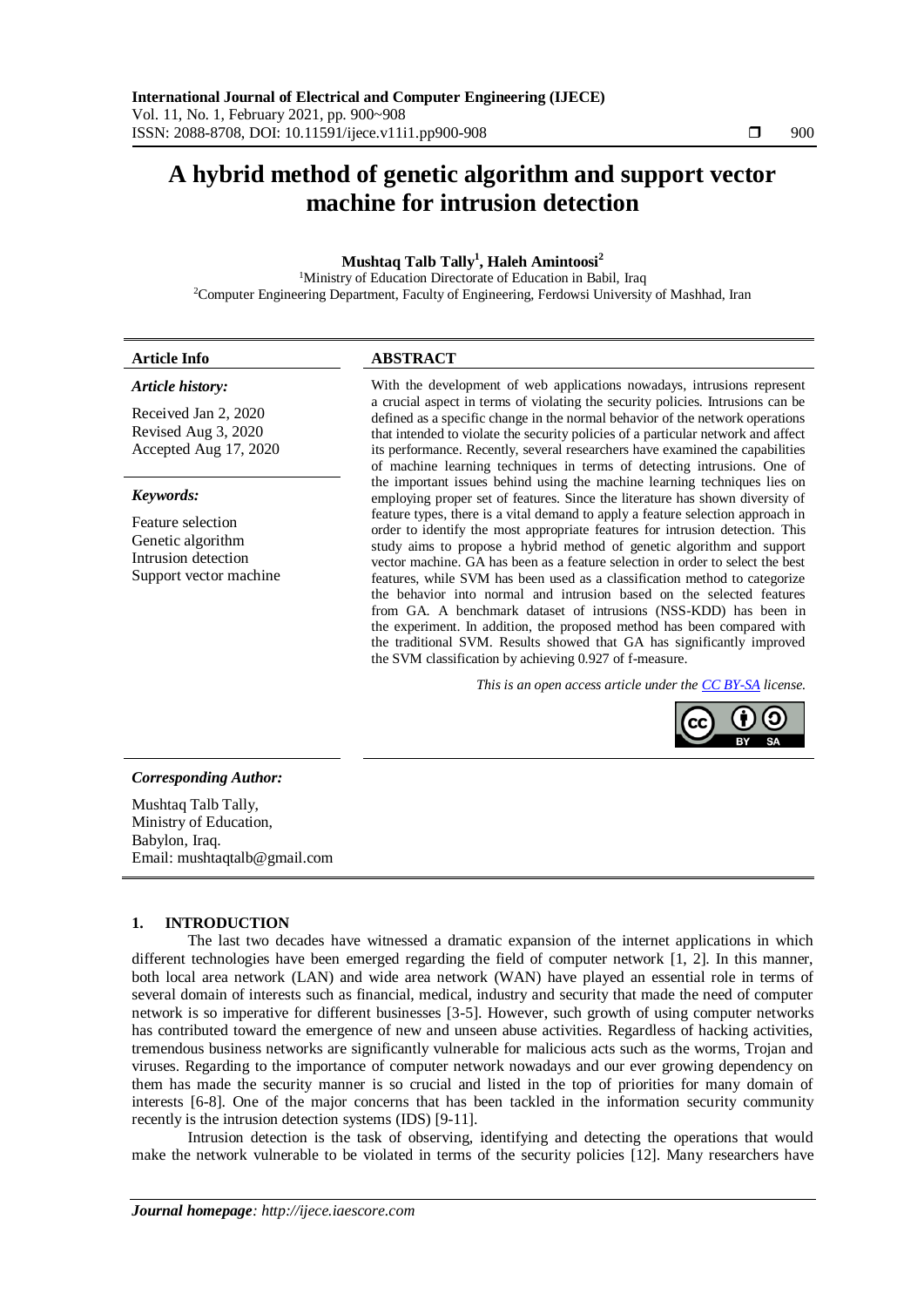addressed the problem of detecting cyber-based attacks on computer networks. Denning [13] has claimed that the key characteristic behind any system that intended to detect intrusion lies on the ability to monitor and diagnose the network records searching for abnormal behaviors related to the system usage. Corporations are usually implementing standard authentication metrics that formulate different level of access in which the authorized user is allowed to access particular level. However, this method does not provide an absolute guarantee regarding the prevention of intrusions. Several incidents have been occurred for large corporations such as Yahoo and Amazon would emphasize the insufficient impact of such method. The intruders are usually being attackers who aim to damage or at least obstruct the network traffic and affect its performance using several kinds of attacks. The process of intrusion can be defined as a significant change from the normal behavior to a suspicious behavior occurred in the system intended to affect the security of the network and harm the performance (paper). Such change will significantly impact the confidentiality, integrity and the availability of the network resources [14].

Several approaches have been proposed for the task of intrusion detection, such efforts were mainly relying on machine learning techniques. However, determining the appropriate learning paradigm is a challenging task. Some authors have utilized the supervised learning [15]. Other researchers have used the unsupervised learning [16]. Both learning paradigms have their own advantages and disadvantages. For instance, one of the shortcomings of supervised learning is the need for labelled instances, but it has the advantage to achieve better accuracy to classify similar examples. On the other hand, unsupervised learning techniques deal with the learning tasks with unlabeled or untagged data. Clustering is the most popular unsupervised learning technique. In clustering, the learning algorithm finds similarities among instances to build the clusters (i.e. group of instances). Instances that belong to the same cluster are assumed to having similar characteristics or properties and then are assembled into the same class. The disadvantage of unsupervised learning is the manually assignment of cluster numbers, which results in low accuracy in predictions. However, it has the advantage of detecting new examples better than supervised learning techniques, and considered to be more robust in IDSs.

Therefore, some authors have tended to utilize the semi-supervised learning paradigm in order to combine the advantages of the two learning paradigms [12]. From one hand, semi-supervised has the ability to deal with unlabeled data, and on the other hand, it can simulate the advantage of supervised learning by achieving better accuracy regarding the process of classifying similar examples. Nevertheless, there is still a drawback regarding the features extracted in the process of classification. In fact, features play a crucial role in terms of improving the classification accuracy. In particular, the domain of classifying intrusions yields tremendous amount of features that have been used in the literature. These features such as duration, protocol type, service type, source size, destination size and others. This would lead to high dimensionality of feature space.

- Problem formulation

In order to illustrate the problem mathematically, let the data that contains the network traffic connections represented as  $C = \{c_1, c_2, c_3, ..., c_n\}$ . In this manner, each connection would have multiple associated features as  $f = \{f_1, f_2, f_3, ..., f_m\}$ . Here, it is necessary to determine the most appropriate features that would be correspond specific class label which belongs to  $C = \{C_1, C_2\}$  where  $C_1$  is the legitimate connection and  $C_2$  is the intrusion, the following formula would be be considered:

$$
\sum_{i=0}^{n} C_i f_i \tag{1}
$$

Apparently, the problem tends to be an optimization problem in which the number of possibilities for the solutions is relatively high. Therefore, the need to use the meta-heuristic approach becomes imperative in order to identify the best solutions.

#### **2. RELATED WORK**

Generally, there are tremendous approaches have been proposed for the problem of detecting intrusions. The earliest research efforts in terms of intrusion detection were used specification-based method. For instance, Tseng *et al*. [17] have presented a specification-based method for detecting intrusion and attacks within the ad-hoc on demand distance vector (AODV) routing protocol. In their work, the behaviors of the AODV requests and replays were being analyzed and compared with the correct behavior of critical objects. This is due to the fact that the intrusions are commonly leading the object to act incorrectly. Therefore, there will be no need for knowledge-based information to describe the intrusions. The proposed method has the ability to effectively detect most of the serious AODV routing attacks.

Recently, there are many researchers who examined the capabilities of machine learning techniques regarding the intrusion detection. Some of those authors have used supervised machine learning, other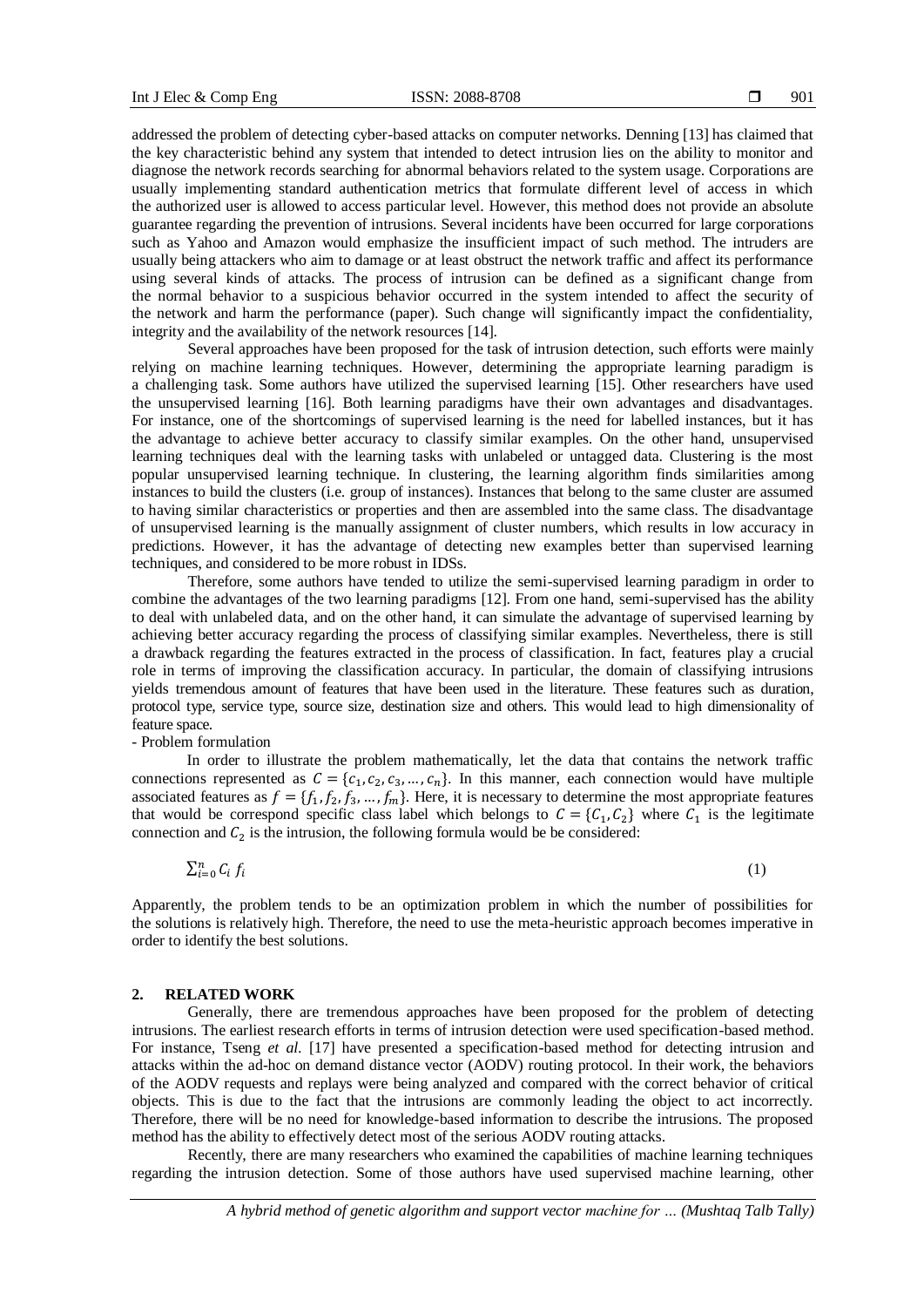researchers used the semi-supervised and the rest of them used the unsupervised learning. For instance, Peddabachigari *et al*. [18] have proposed a supervised machine learning approach for identifying intrusions using different algorithms. The authors firstly used both of decision tree (DT) and support vector machine (SVM) classifiers using the benchmark dataset of KDDCUP'99. Consequentially, the authors have used an ensemble approach as a hybrid of DT and SVM. The proposed hybrid method has outperformed both DT and SVM in terms of the classification accuracy.

Shreya and Jigyasu [19] have proposed a supervised machine learning technique method in order to classify the intrusions. The authors have used the naïve bayes (NB) and k-nearest neighbor (KNN) to do such purpose. The authors have considered different metrics for the evaluation. First, they used the benchmark dataset of KDDCUP'99 in order to compare with other works that have used the same dataset. Based on the accuracy of classification, time consumption and memory consumption, the proposed method has demonstrated superior performance. Although the time consumed was relatively similar to the related work however, the memory consumption and the accuracy showed remarkable enhancement.

Lin *et al.*, [16] have proposed a hybrid method of supervised and unsupervised learning approaches for detecting intrusions. The unsupervised approach aims to utilize a cluster center approach in order to categorize the data into similar groups. This can be performed by initializing centroids and calculate the distance between every data point with the centroids. Then, each data point will be merged to its corresponding centroid in order to form clusters. Consequentially, this new and one-dimensional distance based feature is used to represent each data sample for intrusion detection by the supervised approach of k-nearest neighbor (KNN) classifier. The authors have used the KDDCUP'99 benchmark to evaluate their proposed method. Results showed that the proposed approach is outperforming the conventional KNN.

Similarly, Tahir *et al*., [20] have proposed similar hybrid method of supervised and unsupervised learning for improving the classification accuracy of intrusion detection. The authors have used the k-means clustering technique in order to group the data into similar clusters. Then, the support vector machine classifier has been used in order to classify the intrusions and attacks. The data used in this study is NSL-KDD benchmark dataset.

Puri and Sharma [15] have proposed a hybrid method of support vector machine (SVM) classifier and regression tree (RT) algorithm in order to detect intrusions. The authors have used the benchmark dataset of KDDCUP'99 in which the regression tree algorithm is designed for generating tree rules which will be used for classifying the attacks using SVM. Ashfaq *et al*., [12] have addressed the problem of acquiring a labeled samples of intrusion behaviors. By exploiting the capabilities of the semi-supervised learning technique, in which the labeled data is not compulsory, the authors have utilized a semi-supervised method of single hidden layer feed-forward neural network to train it on the intrusion behaviors. Using labeled dataset such as KDDCUP'99 and NSL-KDD, the authors have demonstrated the efficacy of the proposed neural network in terms of classifying new and unlabeled data.

#### **3. PROPOSED METHOD**

This section aims to describe the application of proposed hybrid GA and SVM that intended to detect the intrusions. This requires identifying a benchmark dataset that contains intrusions and normal behavior in order to enable the process of feature extraction and selection with the classification process as shown in Figure 1.



Figure 1. Framework of the proposed method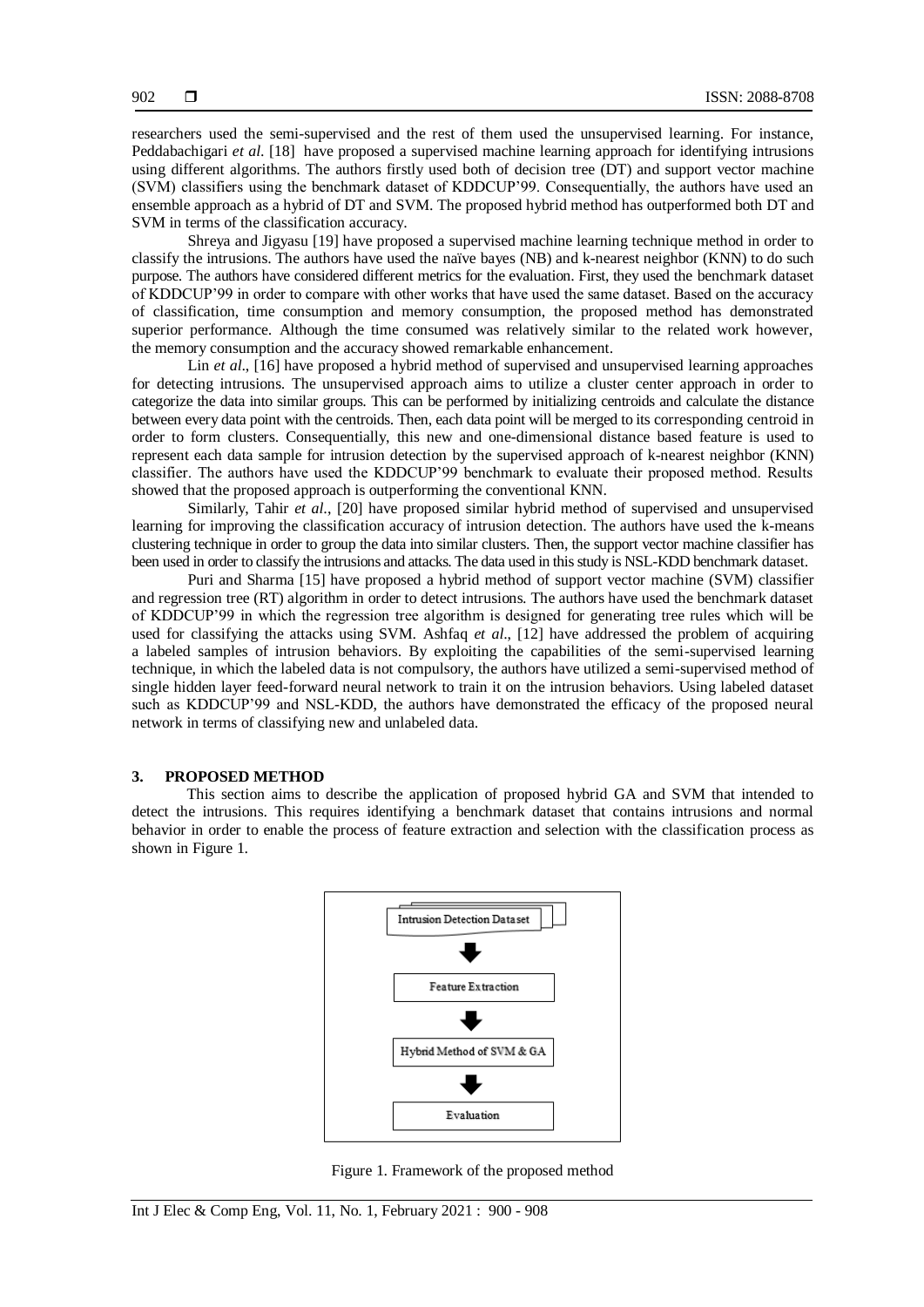As shown in Figure 1, the proposed method begins with preparing the dataset that contains the intrusions. Consequentially, a feature extraction process will take a place in order to utilize different type of features. Then, GA will be used to search for the best solutions or in other word identifying the most appropriate features. Then, SVM will accommodate the classification task in which the behaviors will be categorized into normal and intrusion. However, the next sub-sections will tackle each phase separately.

#### **3.1. IDS dataset**

With the exponential expansion of computer networks usage and the numerous applications that are mainly depending on it, securing such networks has become a crucial task. Different threats and security vulnerabilities that are facing the networks have been addressed by several research studies. In the literature, the risks behind these threats have been discussed in which it may cause privacy violation and cost consumption. For this purpose, the intrusion detection systems has caught many researchers' attentions in which the behavior of the network operations are being analyzed in order to identify the anomalies. In fact, IDS monitor both the anomaly and normal behavior in order to generate a module that would characterize t he features of both behavior. However, some authors have argue that analyzing the anomaly behaviors rather than the normal behavior would improve the detection performance [21]. In this manner, another problem has been arisen which lies on providing a data for the anomaly behavior. This is due to the new trend in the field of IDS which can be represented by the utilization of machine learning technique.

Supervised learning paradigm works by train a model using a predefined set of examples which is called training data [16]. Such examples contain the network features with a label such as Suspicious and Normal. The model here can generate statistical rules in order to discriminate the situations that occurred with intrusions. These rules will be used to help the model for classifying new or testing data [19]. However, sometimes it is difficult to acquire a labelled example due to the challenging issue of benchmark availability. Meanwhile, the manual labelling for a huge amount of the data seems to be tedious and time consuming [12].

For this purpose, a benchmark dataset has been created which is called KDDCUP'99 [22]. KDD'99 has been widely used for the sake of machine learning in terms of identifying anomaly activities. Such data has been created using the DARPA'98 IDS evaluation program [23]. DARPA'98 is about 4 gigabytes of compressed raw (binary) tcpdump data of 7 weeks of network traffic, which can be processed into about 5 million connection records, each with about 100 bytes. The two weeks of test data have around 2 million connection records. KDD training dataset consists of approximately 4,900,000 single connection vectors each of which contains 41 features and is labelled as either normal or an attack, with exactly one specific attack type. The types of attack included in the KDD'98 dataset can be listed as follows:

- Denial of service (DoS)
- User to root (U2R)
- Remote to local (R2L)
- Probing

However, Tavallaee *et al*., [24] have criticized such data and claimed that it suffers of multiple drawbacks. First, the KDD dataset suffers of the high degree of duplicated records in which nearly 75% of its records are being duplicated. In this manner, such redundant would significantly contribute toward making the learning paradigm rely on the frequent patterns in which the rare patterns would be ignored. Obviously, this will negatively affect the performance of detection. Second issue lies on the KDD dataset is the relatively small number of test set instances in which any classifier would correctly classify the test instances and having a minimum classification rate of 86%. Such results reveals the difficulty of comparing multiple IDSs due to the similar performances that would be resulted. Therefore, Tavallaee *et al*., [24] have proposed a new dataset called NSS-KDD in order to solve the two latter problems by providing more cases for the anomaly in the testing portion, as well as, providing a reasonable number of record in both training and testing sets. Table 1 depicts the details of the new dataset NSS-KDD.

|                |           | Table 1. NSS-KDD Dataset details |            |  |
|----------------|-----------|----------------------------------|------------|--|
| Training set   |           |                                  |            |  |
|                | Number of | Number of                        | Reduction  |  |
|                | instances | unique instances                 | percentage |  |
| <b>Attacks</b> | 3,925,650 | 262,178                          | 93.32%     |  |
| Normal         | 972,781   | 812,814                          | 16.44%     |  |
| Total          | 4,898,431 | 1,074,992                        | 78.05%     |  |
| Testing        |           |                                  |            |  |
|                | Number of | Number of                        | Reduction  |  |
|                | instances | unique instances                 | percentage |  |
| <b>Attacks</b> | 250,436   | 29,378                           | 88.26%     |  |
| Normal         | 60,591    | 47,911                           | 20.92%     |  |
| Total          | 311.027   | 77.289                           | 75.15%     |  |

*A hybrid method of genetic algorithm and support vector machine for … (Mushtaq Talb Tally)*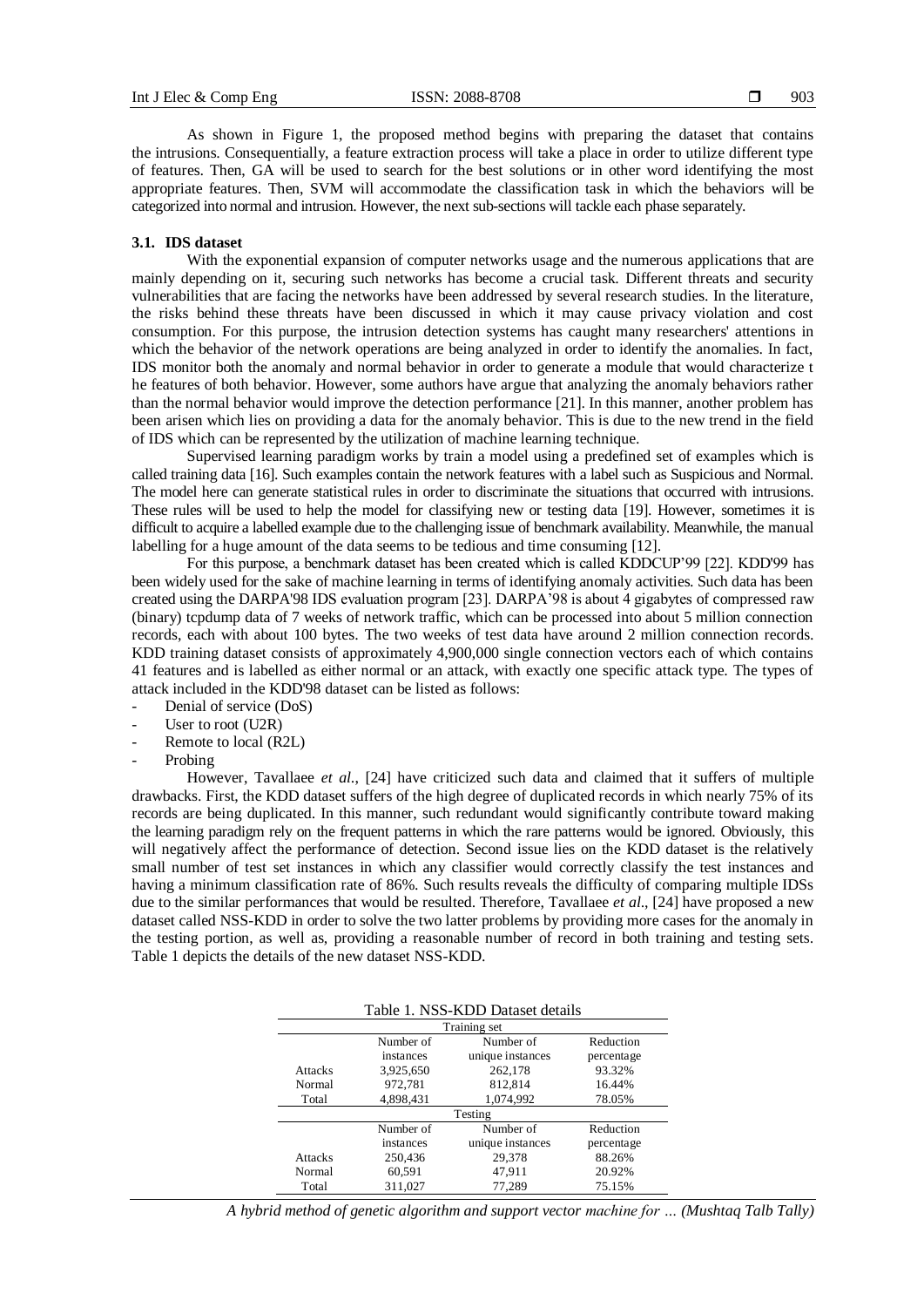## **3.2. Feature extraction**

Features represents an imperative role in the context of supervised machine learning where the important features would significantly enhance the effectiveness of the classification, vice versa; the lessimportant features would negatively impact the effectiveness of the classification. The features contained in the KDD-NSS can be represented into three main features; Basic features, Traffic features and Content features. These features would be tackled as follows:

Basic Features: Basic features concentrate on the attributes that are related to the TCP/IP connection in which the features such as the protocol, type of service and type of flag are being considered.

Traffic Features: This type of features concentrates on the window interval of the connections. There are multiple features that are being included in this category which can be illustrated as follows:

- a. Time-based Features: This type of features aim at analyzing the number of connection in respect to a time duration and it contains two aspects including same-host-features and same-service Features. In the first aspect, the number of connections that have the same destination host will be computed based on duration (i.e. 2 seconds). In the second aspect, the number of connections that have the same service will be computed based on the duration.
- b. Connection-based Features: In the context of time-based traffic features, there are many slow probing attacks that scan the hosts (or ports) using a much larger time interval than 2 seconds, for instance, one in every minute. Hence, such attacks do not generate intrusion patterns with a time window of 2 seconds. To overcome this issue, the connection-based features have been introduced by the NSS-KDD dataset in which the number of connection would be computed based on a window of 100 connections. For the same-host-features, the number of connections that have the same destination host will be computed based on a window of 100 connections. Whereas for the same-service-features, the number of connections that have the same service will be computed based on a window of 100 connections.

Content-based features: The previous type of feature (i.e. traffic) can fit some attacks such as DoS and Probing in which a tremendous amount of connections within short time are being produced. However, for both R2L and U2R attacks this would not be the case where these attacks are not producing intrusion patterns with a time window. Therefore, the new version NSS-KDD has considered such problem by adding a new type of feature that has the ability to analyze the R2L and U2R. This type of feature is called content feature and it concentrates on the login features such as the number of failed logins.

#### **3.3. Hybrid of SVM and GA**

Basically, SVM is one of the supervised machine learning techniques which aims to turn the data space into a vector space based on the features' values [15]. Then, a separation task will be performed using a hyper-plane which is a separator that aims to divide the data into multiple portions based on the class labels. Figure 2 depicts the separation task by the hyper-plane.



Figure 2. Separating the data space using the hyper-plane

As shown in Figure 2, the data space consists of the network traffic behaviors, while the hyper-plane is dividing the data into two groups or class labels including 'Normal behaviors' and 'Intrusion behaviors'. In fact, identifying the most robust hyper-plane, that has the ability to divide the data accurately, is a challenging task [25]. This is due to the less-accurate adjustment of the hyper-plane would lead to divide the data incorrectly where some normal behavior would be classified as intrusions or vice versa.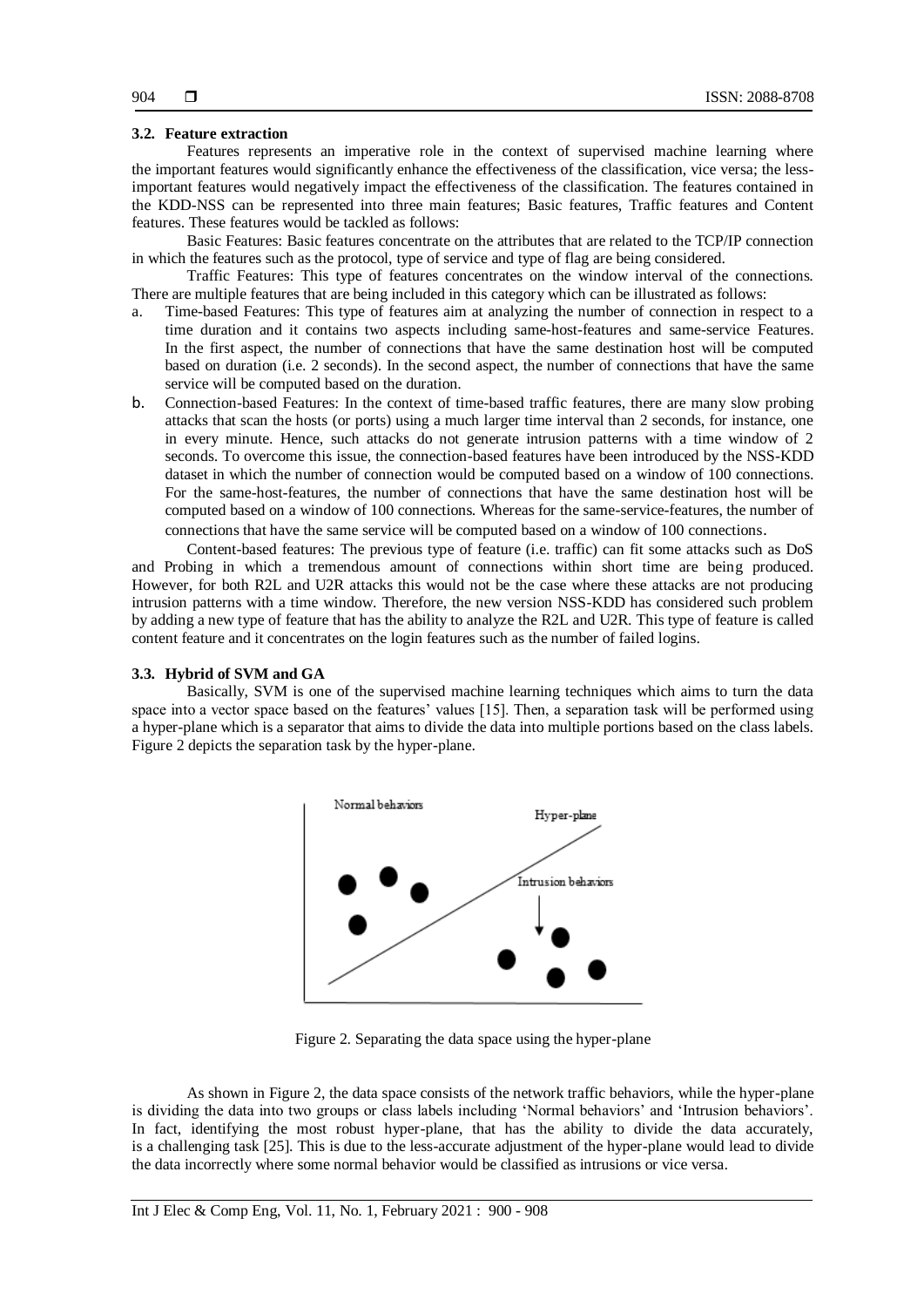The task of identifying the most appropriate hyper-plane is mainly depends on the features used to establish the vectorization of the data space. Therefore, this study utilizes a meta-heuristic approach (i.e. genetic algorithm) in order to determine the best set of features that will lead to the most robust hyperplane. GA is one of the evolutionary algorithms that have been widely used for optimization problems where the feasible solution is required to be attained [26]. It works by generating an initial population of features, then assessing such population based on the fitness function. The best features from the initial population will be selected [27]. Consequentially, a reproduction operator is being performed to combine the best features. This study utilizes the crossover operation to conduct such task. Figure 3 depicts the workflow of the hybrid method of GA and SVM.



Figure 3. Workflow of the hybrid method

# **3.4. Evaluation**

The evaluation of the proposed hybrid method will be based on the common information retrieval metrics precision, recall and f-measure [28-30]. Such measures can be computed using the contingency table as shown in Table 2.

| Table 2. Contingency table |                       |                     |  |  |
|----------------------------|-----------------------|---------------------|--|--|
| Predicted                  | Legitimate connection | Intrusion           |  |  |
| Actual                     |                       |                     |  |  |
| Legitimate connection      | True Negative (TN)    | False Positive (FP) |  |  |
| Intrusion                  | False Negative (FN)   | True Positive (TP)  |  |  |

| False Negative (FN) | : is the number of correctly un-predicted connections.                        |
|---------------------|-------------------------------------------------------------------------------|
| False Positive (FP) | : is the number of incorrectly predicted connections.                         |
| True Negative (TN)  | : is the number of actual intrusion connections that have not been predicted. |
| True Positive (TP)  | : is the number of correctly predicted connections.                           |
|                     |                                                                               |

*A hybrid method of genetic algorithm and support vector machine for … (Mushtaq Talb Tally)*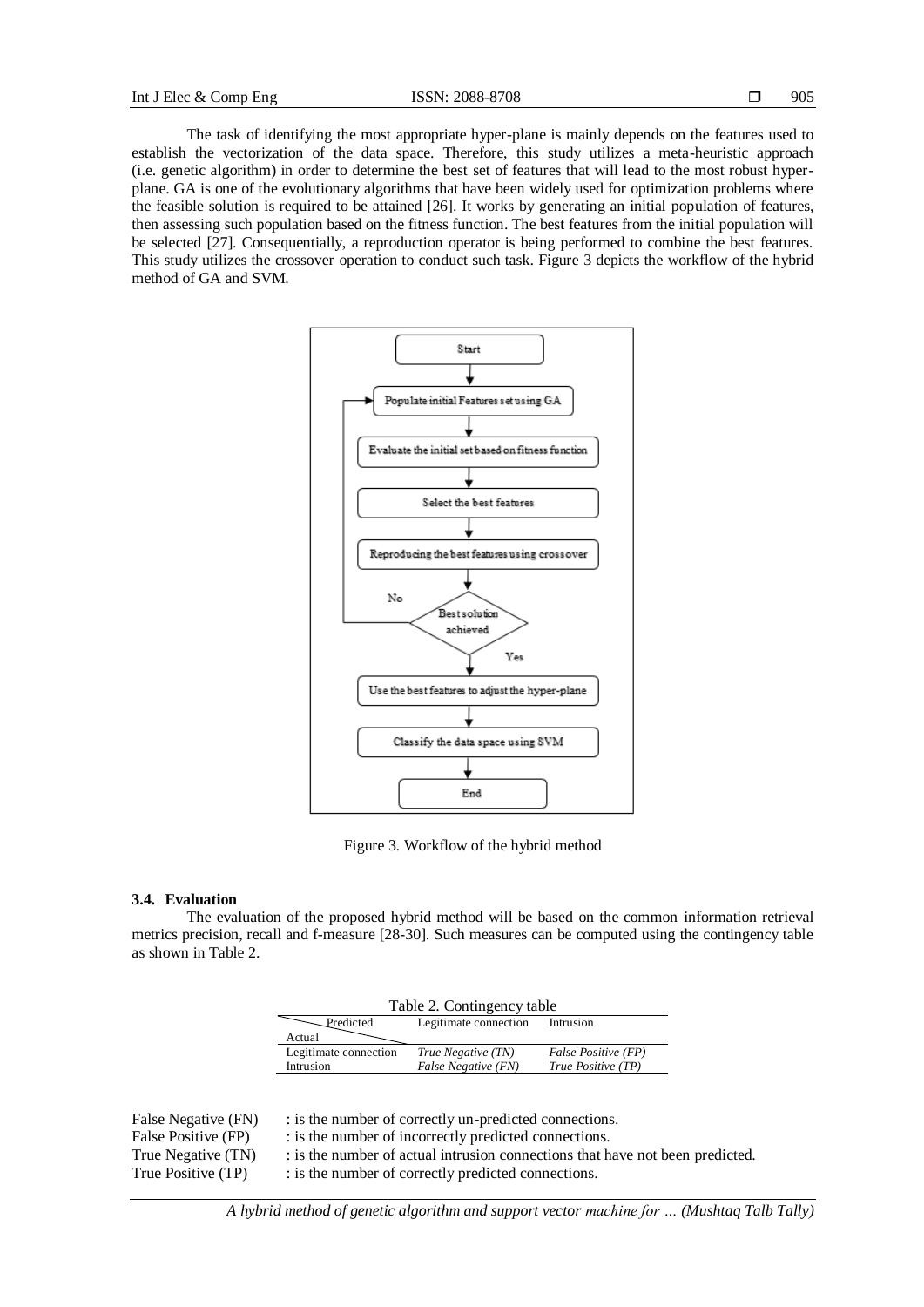In this manner, the precision, recall and f-measure can be computed based on the following equations.

$$
Precision = \frac{TP}{TP + FP}
$$
 (2)

$$
Recall = \frac{TP}{TP + TN} \tag{3}
$$

$$
F-measure = \frac{2 \times Precision \times Recall}{Precision + Recall}
$$
 (4)

# **4. RESULTS & DISCUSSIONS**

In order to evaluate the proposed method, SVM has been applied twice; first without GA and second with GA. In addition, a comparison will be made between the above two applications using T-test evaluation method. T-test is a statistical significance indicates whether or not the difference between two groups' averages most likely reflects a "real" difference in the population from which the groups were sampled. Table 3 represents the results of the two applications of SVM.

| No. | Class           | SVM (F-measure) | SVM & GA (F-measure) |
|-----|-----------------|-----------------|----------------------|
| 1.  | apache2         | 0.995984        |                      |
| 2.  | back            | $\mathbf{1}$    | $\mathbf{1}$         |
| 3.  | buffer_overflow | 0.754557        | 0.75456              |
| 4.  | ftp_write       | 0.60042         | 0.60042              |
| 5.  | guess_passwd    | 0.99447         | 0.99447              |
| 6.  | httptunnel      | 0.996488        | 0.99649              |
| 7.  | imap            | 1               | 1                    |
| 8.  | ipsweep         | 0.965311        | 0.96531              |
| 9.  | land            | 1               | 1                    |
| 10. | loadmodule      | 0.666667        | $\mathbf{1}$         |
| 11. | mailbomb        | 0.991427        | 0.99143              |
| 12. | mscan           | 0.982188        | 0.98219              |
| 13. | multihop        | 0.922994        | 0.92299              |
| 14. | named           | 0.849914        | 0.84991              |
| 15. | neptune         | 0.993964        | 0.99396              |
| 16. | nmap            | 0.759554        | 0.75955              |
| 17. | normal          | 0.940117        | 0.94012              |
| 18. | perl            | 1               | 1                    |
| 19. | phf             | 0.80024         | 0.80024              |
| 20. | pod             | 0.836533        | 0.83653              |
| 21. | portsweep       | 0.838592        | 0.92724              |
| 22. | processtable    | 0.9995          | 1                    |
| 23. | ps              | 0.908893        | 0.90889              |
| 24. | rootkit         | 0.866856        | 0.86686              |
| 25. | saint           | 0.745988        | 0.8766               |
| 26. | satan           | 0.778106        | 0.77811              |
| 27. | sendmail        | 0.777506        | 0.9605               |
| 28. | smurf           | 0.988878        | 0.98888              |
| 29. | snmpgetattack   | 0.64556         | 0.64556              |
| 30. | snmpguess       | 0.574483        | 0.95013              |
| 31. | spy             | 0.626374        | 1                    |
| 32. | sqlattack       | 1               | 1                    |
| 33. | teardrop        | 0.286525        | 0.50362              |
| 34. | udpstorm        | 1               | 1                    |
| 35. | warezclient     | 0.996488        | 1                    |
| 36. | warezmaster     | 0.97855         | 0.97855              |
| 37. | worm            | $\mathbf{1}$    | 1                    |
| 38. | xlock           | 0.947368        | 1                    |
| 39. | xsnoop          | 1               | 1                    |
| 40. | xterm           | 1               | 1                    |
|     | Average         | 0.875262        | 0.92716              |

Table 3. Results of SVM and SVM with GA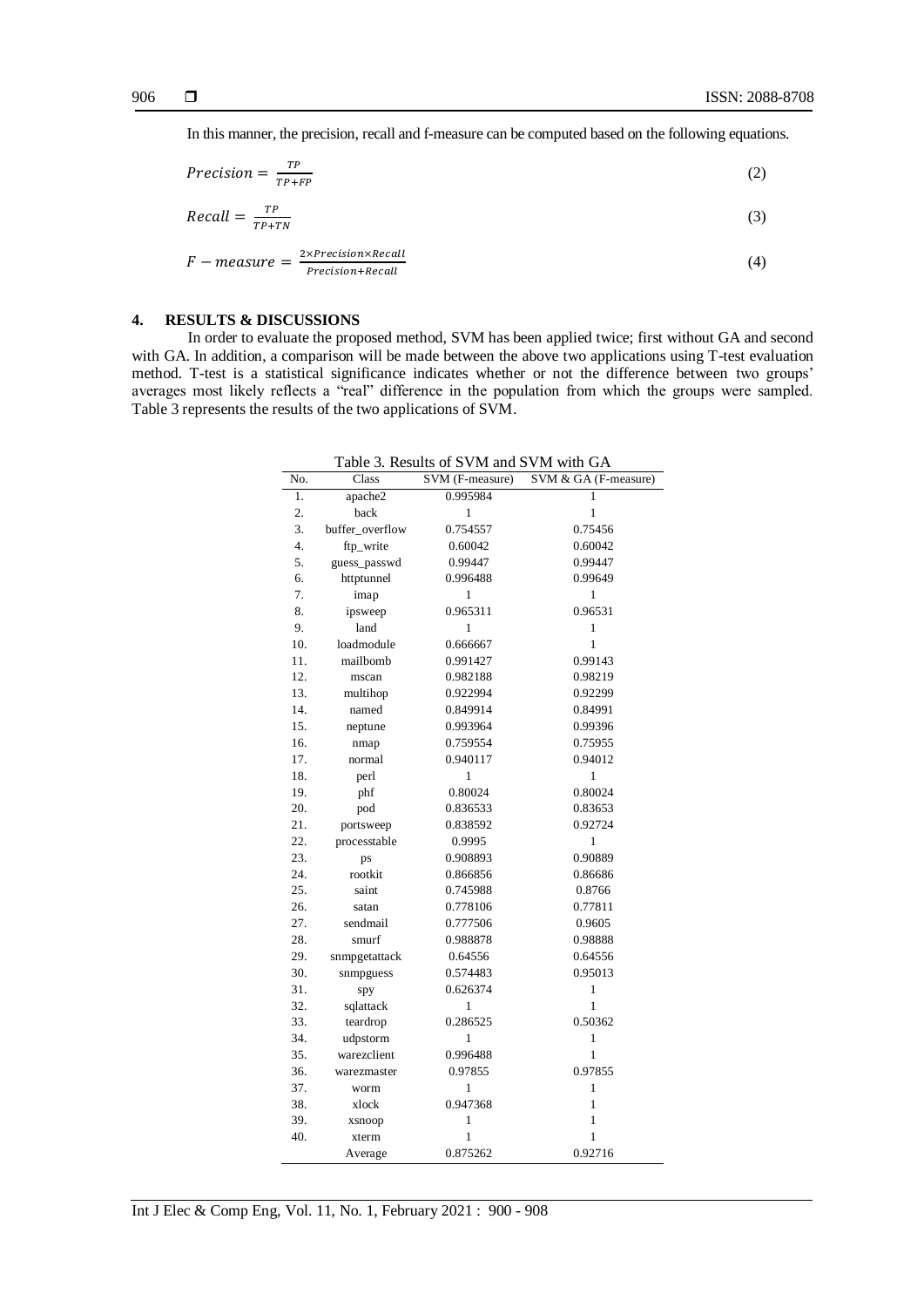As shown in Table 3, the proposed genetic algorithm has significantly improved the SVM classification in terms of identifying intrusions. This has been demonstrated via the average f-measure of the proposed SVM with GA which was 0.927 compared to 0.875 the average f-measure of SVM without GA. In addition, a test called T-test has been applied on the f-measure for all the class labels for both applications. The results of such test was less than 0.05 which implied that the GA has significantly improved the classification performance.

On the other hand, comparing the proposed method's results with the state of the art such as Tahir *et al*., [20] who proposed an intrusion detection classification using SVM and obtained a 0.856 of f-measure, it is obvious that the proposed method is outperforming. In addition, a study by Puri and Sharma [15] which also proposed an SVM classifier to detection intrusions, has obtained an f-measure of 0.883. Apparently, the proposed method shows competitive performance against the state of the art.

# **5. CONCLUSION**

This paper has proposed a hybrid method of genetic algorithm and support vector machine for the task of intrusion detection. The proposed method has been assessed using a benchmark dataset NSS-KDD. Moreover, the proposed method has been compared with the conventional SVM. Results showed that the proposed method has outperformed the traditional SVM. This implies the feasibility of using GA in terms of identifying the best features. For future researches, addressing different meta-heuristic approaches such as Particle Swarm Optimization or Ant Colony would be an opportunity to examine the capability of GA.

#### **REFERENCES**

- [1] P. E. Van Thuan Do, B. Feng, and T. van Do, "Detection of DNS Tunneling in Mobile Networks Using Machine Learning," *International Conference on Information Science and Applications*, vol. 424, pp. 221-230, 2017.
- [2] M. Sammour, B. Hussin, M. F. I. Othman, M. Doheir, B. AlShaikhdeeb, and M. S. Talib, "DNS Tunneling: a Review on Features," *International Journal of Engineering and Technology*, vol. 7, no. 20, pp. 1-5, 2018.
- [3] A. Riyad, M. Ahmed, and R. Khan, "An adaptive distributed intrusion detection system architecture using multi agents," *International Journal of Electrical & Computer Engineering (IJECE)*, vol. 9, no. 6, pp. 4951-4960, 2019.
- [4] C. Kiennert, Z. Ismail, H. Debar, and J. Leneutre, "A survey on game-theoretic approaches for intrusion detection and response optimization," *ACM Computing Surveys (CSUR)*, vol. 51, no. 5, 2019.
- [5] A. Panigrahi, and M. R. Patra, "Intrusion Detection using Rule Learning based Classifiers," *International Journal of Applied Engineering Research*, vol. 14, no. 17, pp. 3616-3621, 2019.
- [6] J. Arshad, M. A. Azad, M. M. Abdeltaif, and K. Salah, "An intrusion detection framework for energy constrained IoT devices," *Mechanical Systems and Signal Processing*, vol. 136, pp. 1-13, 2020.
- [7] A. Aldweesh, A. Derhab, and A. Z. Emam, "Deep learning approaches for anomaly-based intrusion detection systems: A survey, taxonomy, and open issues," *Knowledge-Based Systems*, vol. 189, 2020.
- [8] H. Alazzam, A. Sharieh, and K. E. Sabri, "A feature selection algorithm for intrusion detection system based on pigeon inspired optimizer," *Expert Systems with Applications*, vol. 148, pp. 1-14, 2020.
- [9] S. Bhattacharya, R. Kaluri, S. Singh, M. Alazab, and U. Tariq, "A Novel PCA-Firefly based XGBoost classification model for Intrusion Detection in Networks using GPU," *Electronics*, vol. 9, no. 2, pp. 1-16, 2020.
- [10] Y. Li, Y. Xu, Z. Liu, H. Hou, Y. Zheng, Y. Xin, Y. Zhao, and L. Cui, "Robust detection for network intrusion of industrial IoT based on multi-CNN fusion," *Measurement*, vol. 154, pp. 1-10, 2020.
- [11] C. Ieracitano, A. Adeel, F. C. Morabito, and A. Hussain, "A novel statistical analysis and autoencoder driven intelligent intrusion detection approach," *Neurocomputing*, vol. 387, pp. 51-62, 2020.
- [12] R. A. R. Ashfaq, X.-Z. Wang, J. Z. Huang, H. Abbas, and Y.-L. He, "Fuzziness based semi-supervised learning approach for intrusion detection system," *Information Sciences*, vol. 378, pp. 484-497, 2017.
- [13] D. E. Denning, "An intrusion-detection model," *IEEE Transactions on software engineering*, vol. SE-13 no. 2, pp. 222-232, 1987.
- [14] E. Hernández-Pereira, J. A. Suárez-Romero, O. Fontenla-Romero, and A. Alonso-Betanzos, "Conversion methods for symbolic features: A comparison applied to an intrusion detection problem," *Expert Systems with Applications*, vol. 36, no. 7, pp. 10612-10617, 2009.
- [15] A. Puri, and N. Sharma, "A novel technique for intrusion detection system for network security using hybrid svmcart," *International Journal of Engineering Development and Research*, vol. 5, no. 2, pp. 155-161, 2017.
- [16] W.-C. Lin, S.-W. Ke, and C.-F. Tsai, "CANN: An intrusion detection system based on combining cluster centers and nearest neighbors," *Knowledge-based systems*, vol. 78, pp. 13-21, 2015.
- [17] C.-Y. Tseng, P. Balasubramanyam, C. Ko, R. Limprasittiporn, J. Rowe, and K. Levitt, "A specification-based intrusion detection system for AODV," in *Proceedings of the 1st ACM workshop on Security of ad hoc and sensor networks*, pp. 125-134, 2003.
- [18] S. Peddabachigari, A. Abraham, C. Grosan, and J. Thomas, "Modeling intrusion detection system using hybrid intelligent systems," *Journal of network and computer applications*, vol. 30, no. 1, pp. 114-132, 2007.
- [19] S. Dubey, and J. Dubey, "KBB: A hybrid method for intrusion detection," *2015 International Conference on Computer, Communication and Control (IC4)*, Indore, pp. 1-6, 2015.